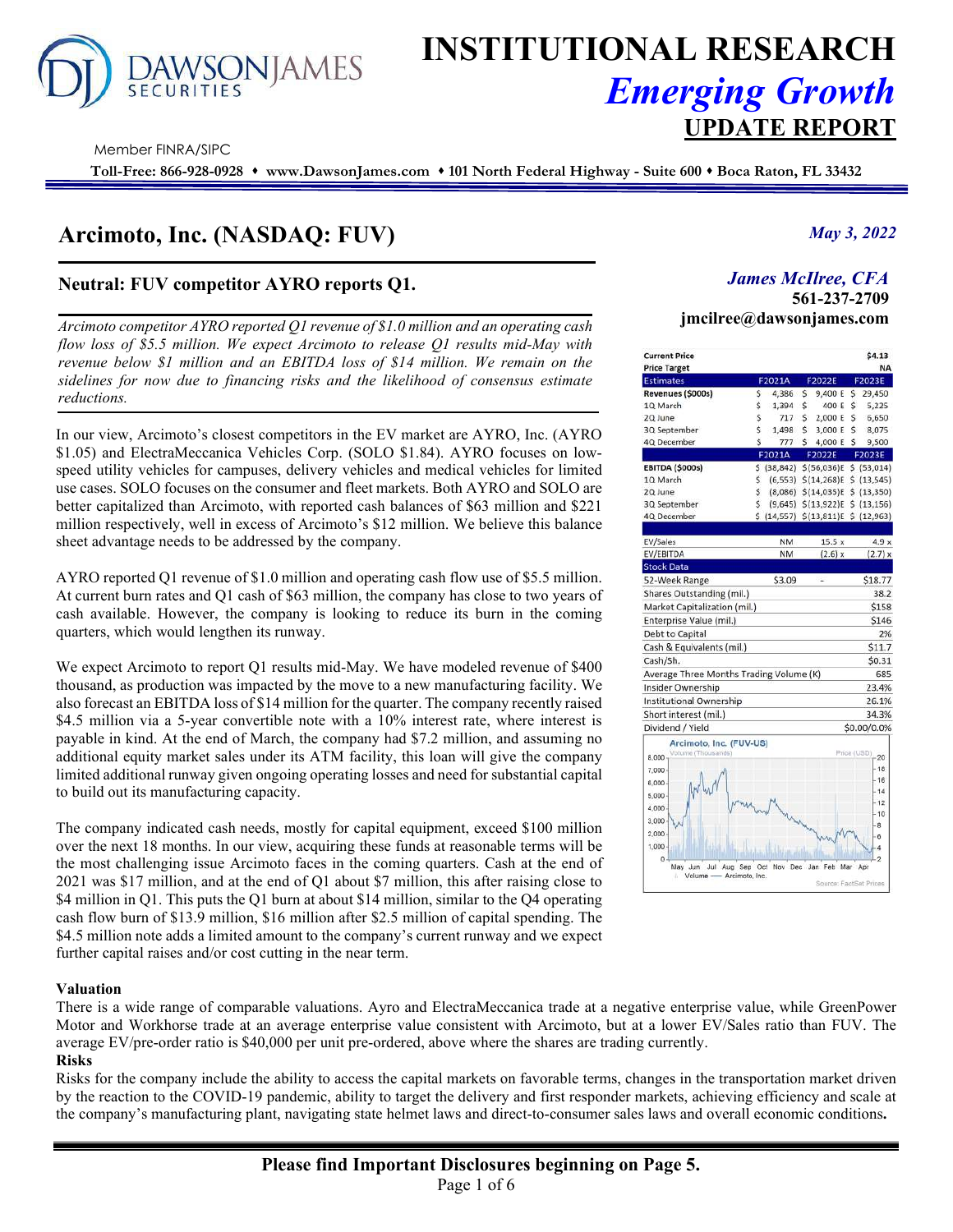

#### **Outlook**

We project revenue in 2022 of \$9.4 million, growing to \$29.5 million in 2023. This assumes unit deliveries of about 470 in 2022 and 1,550 in 2023. Our estimates are below consensus. The company recently re-located its manufacturing operations to a larger facility in Eugene, Oregon and we believe it has the capacity to produce about 5,000 units annually with the current equipment and multiple shifts. The company's goal is production capacity of 50,000 units annually, but we believe this requires substantially more equipment and capital. The company estimates its 18-month cash needs at \$100 million, and the bulk of this amount for capital equipment.

:

We estimate current cash balances are not adequate to fund the company's plans. We have assumed capital raises in 2022 and 2023 to fund the company's operations and growth. We believe the need to raise capital will pressure the shares until that uncertainty is mitigated.

#### **Valuation**

There is a wide range of comparable valuations, reducing its efficacy as a valuation tool. Ayro and ElectraMeccanica, like Arcimoto, are producing electric vehicles, Ayro for the delivery market and ElectraMeccanica for the consumer market. Both trade close to enterprise value. Both GreenPower Motor, and Workhorse are producing electric vehicles for the bus and truck markets and trade at an average enterprise value consistent with Arcimoto.

|               |                                 |            |     | <b>FTM</b> |            | TEV         | <b>FTM</b> | EV/          | <b>FTM</b>    | EV/           |
|---------------|---------------------------------|------------|-----|------------|------------|-------------|------------|--------------|---------------|---------------|
|               |                                 | Price      |     | <b>EPS</b> | P/E        | (M)         | Sales (M)  | <b>Sales</b> | <b>EBITDA</b> | <b>EBITDA</b> |
| <b>AYRO</b>   | AYRO, Inc.                      | 1.05       | \$. | (0.43)     | $(2.4)$ \$ | $(31.2)$ \$ | 11.3       | $(2.8)$ \$   | (13.9)        | 2.2           |
| <b>SOLO</b>   | ElectraMeccanica Vehicles Corp. | 1.84       |     | (0.48)     | (3.8)      | (14.5)      | 15.2       | (1.0)        | (52.8)        | 0.3           |
| <b>GPV-CA</b> | GreenPower Motor Company Inc.   | 6.07       |     | (0.23)     | (25.8)     | 138.8       | 38.6       | 3.6          | (2.5)         | (54.8)        |
| <b>WKHS</b>   | Workhorse Group Inc.<br>Average | 3.15       |     | (0.48)     | (6.5)      | 229.9       | 23.5       | 9.8<br>2.4   | (62.0)        | (3.7)         |
| <b>FUV</b>    | Arcimoto, Inc.                  | $$4.13$ \$ |     | (1.16)     | $(3.6)$ \$ | $139.4$ \$  | 16.2       | 8.6 \$       | (40.9)        | (3.4)         |

*Source: FactSet and Dawson James Securities estimates* 

We believe the shares have been partly driven by the company's pre-order book, which has grown from about 1,100 units at the end of 2017 to 5,514 units at the end of Q4 2021. The following chart constructs the Enterprise Value/Pre-order ratio since late 2017. Over that time frame, the average EV/pre-order ratio is \$40,000 per unit pre-ordered. Current valuation is near the range before the share price increase beginning in the early part of 2020.



Risk Analysis: Risks include the ability to access the capital markets on favorable terms, changes in the transportation market driven by the reaction to the COVID-19 pandemic, ability to target the delivery and first responder markets, achieving efficiency and scale at the company's manufacturing plant, navigating state helmet laws and direct-to-consumer sales laws and overall economic conditions.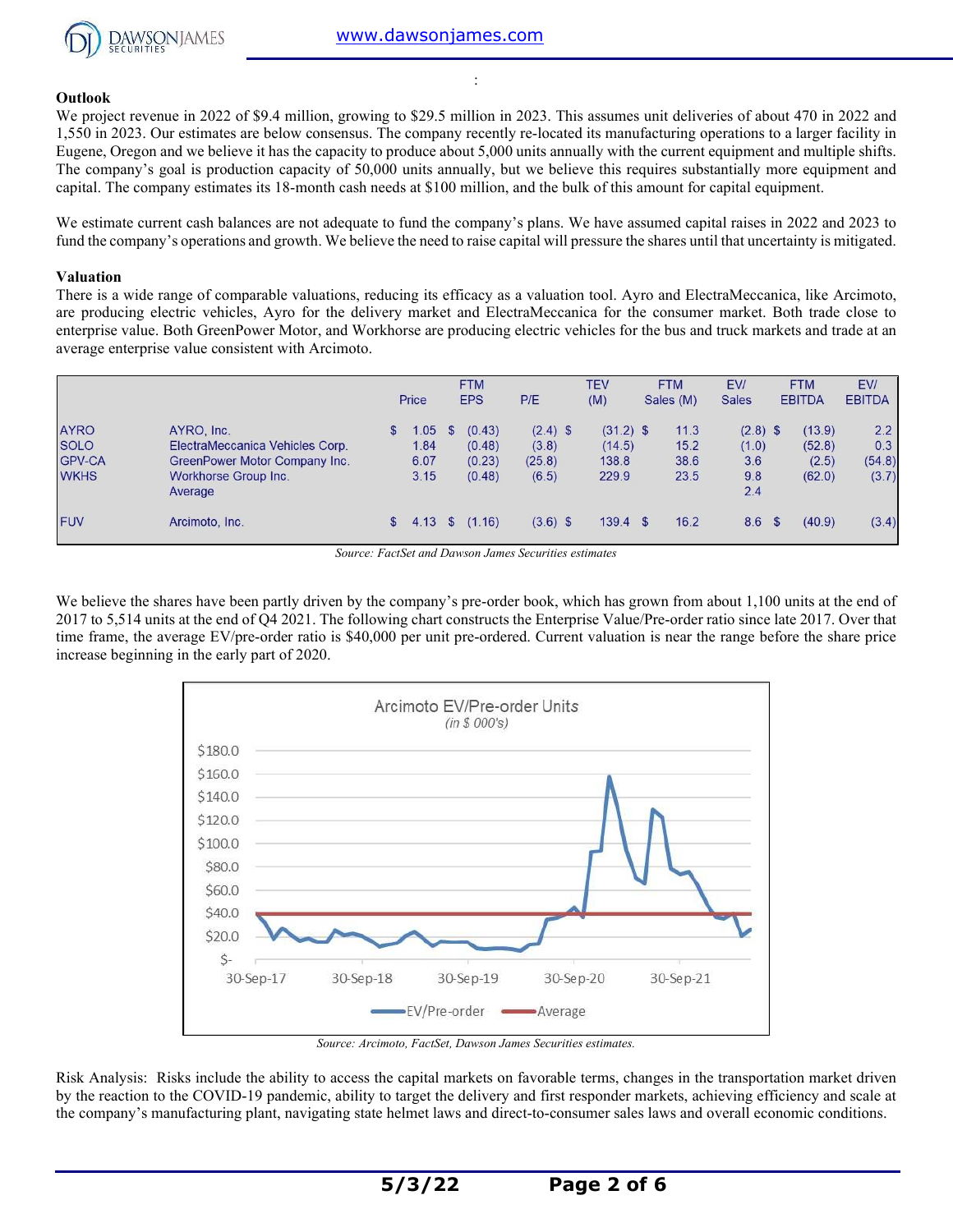

#### **Exhibit 1. Income Statement**

| $($ \text{ in } 000's)$      |              |                |    |               |          |              |    |                |    |                |   |                |    |                |              |                |          |                |
|------------------------------|--------------|----------------|----|---------------|----------|--------------|----|----------------|----|----------------|---|----------------|----|----------------|--------------|----------------|----------|----------------|
| (except per share data)      |              | FY2019         |    | <b>FY2020</b> |          | FY2021       |    | Q1 22E         |    | Q2 22E         |   | Q3 22E         |    | Q4 22E         |              | <b>FY2022E</b> |          | <b>FY2023E</b> |
| <b>Revenue</b>               | s.           | 988            | S  | 2,176         | <b>S</b> | 4,386        | S  | 400            | S  | 2,000          | S | 3,000          | S  | 4,000          | $\mathbf{s}$ | 9,400          | s        | 29,450         |
| <b>COGS</b>                  |              | 2.911          |    | 8,251         |          | 17,149       |    | 5,499          |    | 6,779          |   | 7,579          |    | 8,379          |              | 28,235         |          | 44,275         |
| <b>Gross Profit</b>          |              | (1,924)        |    | (6,075)       |          | (12, 763)    |    | (5,099)        |    | (4, 779)       |   | (4, 579)       |    | (4, 379)       |              | (18, 835)      |          | (14, 825)      |
| R&D                          |              | 6,032          |    | 3,011         |          | 12,106       |    | 3,866          |    | 3,905          |   | 3,944          |    | 3,983          |              | 15,699         |          | 16,174         |
| <b>Sales &amp; Marketing</b> |              | 1,005          |    | 2,239         |          | 7,000        |    | 2,462          |    | 2,487          |   | 2,512          |    | 2,537          |              | 9,998          |          | 10,301         |
| G&A                          |              | 5,494          |    | 6,091         |          | 12,948       |    | 4,500          |    | 4,545          |   | 4.590          |    | 4,636          |              | 18,272         |          | 18,825         |
| Impairment                   |              |                |    |               |          | 6,824        |    |                |    |                |   |                |    |                |              | <sup>n</sup>   |          | 0              |
| Opex                         |              | 12,532         |    | 11,341        |          | 38,879       |    | 10,829         |    | 10,937         |   | 11,046         |    | 11,157         |              | 43,968         |          | 45,301         |
| Operating Income             |              | (14, 455)      |    | (17, 416)     |          | (51, 642)    |    | (15, 927)      |    | (15, 716)      |   | (15, 625)      |    | (15, 535)      |              | (62, 803)      |          | (60, 125)      |
| Interest Income              |              | $\Omega$       |    | $\Omega$      |          | $\mathbf{0}$ |    | $\overline{0}$ |    | $\mathbf{0}$   |   | $\overline{0}$ |    | $\Omega$       |              | $\Omega$       |          | $\Omega$       |
| <b>Interest Expense</b>      |              | (892)          |    | (721)         |          | (216)        |    | (65)           |    | (65)           |   | (65)           |    | (65)           |              | (261)          |          | (261)          |
| Other                        |              | 5              |    | 17            |          | 1,360        |    | 61             |    | 61             |   | 61             |    | 61             |              | 242            |          | 242            |
| Pretax Income                |              | (15, 342)      |    | (18, 120)     |          | (50, 498)    |    | (15, 932)      |    | (15, 720)      |   | (15, 630)      |    | (15, 540)      |              | (62, 822)      |          | (60, 144)      |
| <b>Taxes</b>                 |              |                |    |               |          | (2,934)      |    | $\Omega$       |    | $\Omega$       |   | $\Omega$       |    |                |              |                |          |                |
| <b>Net Income</b>            | s.           | (15, 342)      | -S | (18, 120)     | <b>S</b> | (47, 564)    | S  | $(15,932)$ \$  |    | $(15, 720)$ \$ |   | $(15,630)$ \$  |    | (15, 540)      | $\mathbf{s}$ | (62, 822)      | <b>S</b> | (60, 144)      |
| <b>Basic Shares</b>          |              | 18,130         |    | 28,575        |          | 36,704       |    | 37,935         |    | 40.419         |   | 44,805         |    | 47,041         |              | 42,550         |          | 48,346         |
| <b>Basic EPS</b>             | $\mathbf{s}$ | $(0.85)$ \$    |    | $(0.63)$ \$   |          | $(1.30)$ \$  |    | $(0.42)$ \$    |    | $(0.39)$ \$    |   | $(0.35)$ \$    |    | $(0.33)$ \$    |              | $(1.48)$ \$    |          | (1.24)         |
| Operating Income             |              | (14, 455)      |    | (17, 416)     |          | (51, 642)    |    | (15, 927)      |    | (15, 716)      |   | (15, 625)      |    | (15, 535)      |              | (62, 803)      |          | (60, 125)      |
| <b>Depreciation</b>          |              | 710            |    | 930           |          | 2,348        |    | 692            |    | 713            |   | 735            |    | 756            |              | 2,897          |          | 3,241          |
| <b>Stock Comp</b>            |              | 635            |    | 1,917         |          | 3,628        |    | 968            |    | 968            |   | 968            |    | 968            |              | 3,870          |          | 3,870          |
| <b>EBITDA</b>                | s.           | $(13, 109)$ \$ |    | (14, 569)     | S        | (45,666)     | \$ | (14, 268)      | \$ | $(14, 035)$ \$ |   | (13, 922)      | \$ | $(13, 811)$ \$ |              | $(56,036)$ \$  |          | (53, 014)      |
|                              |              |                |    |               |          |              |    |                |    |                |   |                |    |                |              |                |          |                |

*Source: Arcimoto, Inc. and Dawson James Securities estimates*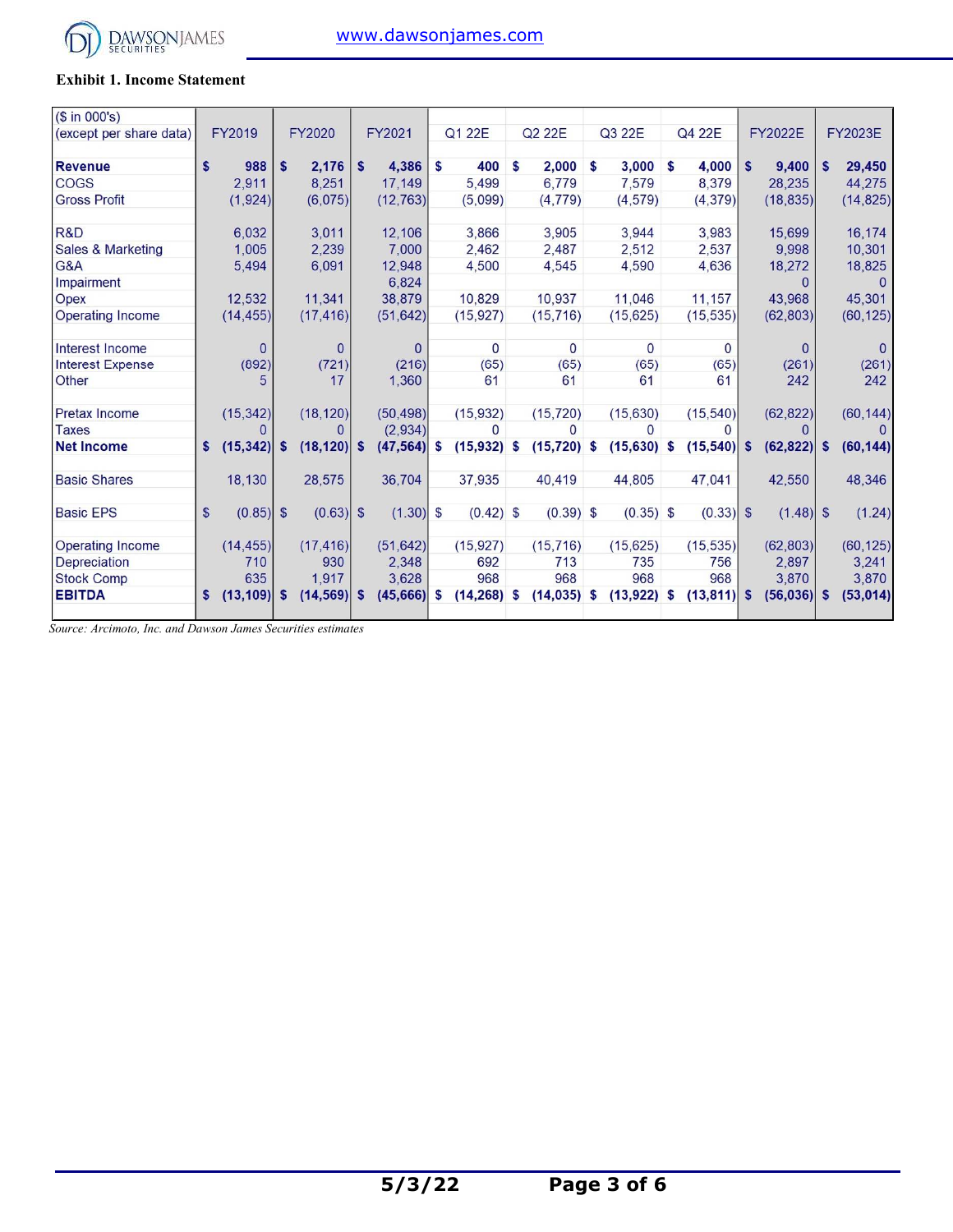

#### **Exhibit 2. Balance Sheet and Cash Flow Statement**

| $($ \text{ in } 000 \text{'s})$       |    |              |          |              |              |                |                  |                |                   |                |
|---------------------------------------|----|--------------|----------|--------------|--------------|----------------|------------------|----------------|-------------------|----------------|
|                                       |    | FY2019       |          | FY2020       |              | FY2021         |                  | <b>FY2022E</b> |                   | <b>FY2023E</b> |
| Cash                                  |    | 5,832        |          | 39,451       |              | 16,971         |                  | 10,720         |                   | 11,997         |
| A/R                                   |    | 244          |          | 17           |              | 128            |                  | 3,200          |                   | 7,600          |
| Inventory                             |    | 3,734        |          | 5,104        |              | 7,856          |                  | 12,187         |                   | 13,631         |
| <b>Prepaid Inventory</b>              |    | 1,195        |          | 1,030        |              | 2,638          |                  | 2,638          |                   | 2,638          |
| <b>Other</b>                          |    | 665          |          | 901          |              | 2,440          |                  | 12,568         |                   | 29,848         |
| <b>Current Assets</b>                 |    | 11,671       |          | 46,503       |              | 30,033         |                  | 41,313         |                   | 65,713         |
|                                       |    |              |          |              |              |                |                  |                |                   |                |
| PP&E                                  |    | 4,733        |          | 6,645        |              | 24,339         |                  | 27,284         |                   | 29,885         |
| Intangible Assets                     |    | 0            |          | 0            |              | 9,886          |                  | 9,044          |                   | 8,202          |
| Goodwill                              |    | $\mathbf{0}$ |          | $\mathbf{0}$ |              | $\Omega$       |                  | 0              |                   | $\Omega$       |
| <b>Other</b>                          |    | 42           |          | 102          |              | 141            |                  | 141            |                   | 141            |
| <b>Total Assets</b>                   | \$ | 16,446       | \$       | 53,250       | \$           | 64,399         | $\boldsymbol{s}$ | 77,782         | $\boldsymbol{\$}$ | 103,942        |
| A/P                                   |    | 340          |          | 205          |              | 2,016          |                  | 10,384         |                   | 24,662         |
| <b>Accrued Liabilites</b>             |    | 816          |          | 431          |              | 2,352          |                  | 12,113         |                   | 28,769         |
| <b>Customer Deposits</b>              |    | 794          |          | 606          |              | 817            |                  | 817            |                   | 817            |
| <b>Capital Lease</b>                  |    | 434          |          | 247          |              | 352            |                  | 352            |                   | 352            |
| <b>Convertible NP-related Parties</b> |    | 1,151        |          | 0            |              | $\mathbf{0}$   |                  | 0              |                   | 0              |
| Convertible NP (net of discount       |    | 838          |          | $\mathbf{0}$ |              | $\Omega$       |                  | $\Omega$       |                   | $\Omega$       |
| NP (net of discount)                  |    | 3,032        |          | 479          |              | 2,533          |                  | 2,533          |                   | 2,533          |
| <b>Other</b>                          |    | 121          |          | 289          |              | 544            |                  | 544            |                   | 544            |
| Note Payable-Other                    |    | $\Omega$     |          | 658          |              | $\Omega$       |                  | 0              |                   | O              |
| <b>Current Liabilities</b>            |    | 7,525        |          | 2,914        |              | 8,614          |                  | 26,743         |                   | 57,677         |
|                                       |    |              |          |              |              |                |                  |                |                   |                |
| <b>Capital Lease</b>                  |    | 1,180        |          | 535          |              | 713            |                  | 713            |                   | 713            |
| <b>Warranty Reserve</b>               |    | 45           |          | 67           |              | 330            |                  | 330            |                   | 330            |
| <b>Deferred Revenue</b>               |    | 86           |          | 50           |              | 9              |                  | 9              |                   | 9              |
| <b>Equity</b>                         |    | 7,610        |          | 47,684       |              | 53,548         |                  | 48,802         |                   | 44,028         |
| <b>Total Liabilities &amp; Equity</b> | \$ | 16,446       | \$       | 53,250       | \$           | 64,399         | \$               | 77,782         | \$                | 103,942        |
|                                       |    |              |          |              |              |                |                  |                |                   |                |
|                                       |    | FY2019       |          | FY2020       |              | FY2021         |                  | <b>FY2022E</b> |                   | <b>FY2023E</b> |
|                                       |    |              |          |              |              |                |                  |                |                   |                |
| Net Income                            |    | (15, 342)    |          | (18, 120)    |              | (47, 564)      |                  | (62, 822)      |                   | (60, 144)      |
| Depreciation                          |    | 710          |          | 930          |              | 2,348          |                  | 2,897          |                   | 3,241          |
| <b>Stock Comp</b>                     |    | 635          |          | 1,917        |              | 3,628          |                  | 3,870          |                   | 3,870          |
| Other                                 |    | 1,186        |          | 310          |              | 2,807          |                  | $\overline{0}$ |                   | 0              |
| <b>Working Capital</b>                |    | (1, 481)     |          | (1, 330)     |              | (511)          |                  | 598            |                   | 7,809          |
| <b>Operating CF</b>                   | S  | (14, 291)    | s        | (16, 294)    | <b>S</b>     | (39, 291)      | s                | (55, 457)      | <b>S</b>          | (45, 224)      |
| <b>Certificates of Deposit</b>        |    | $\bf{0}$     |          | $\mathbf{0}$ |              | $\bf{0}$       |                  | 0              |                   | 0              |
| Capx                                  |    | (255)        |          | (2,843)      |              | (17, 356)      |                  | (5,000)        |                   | (5,000)        |
| Other                                 |    | $\mathbf{0}$ |          | (60)         |              | (16)           |                  | $\Omega$       |                   |                |
| <b>Investing Activities</b>           | \$ | (255)        | <b>S</b> | (2,903)      | $\mathbf{s}$ | $(19, 126)$ \$ |                  | $(5,000)$ \$   |                   | (5,000)        |
| Equity                                |    | 14,213       |          | 54,677       |              | 36,540         |                  | 54,205         |                   | 51,500         |
| <b>Debt</b>                           |    | 1,262        |          | (1,862)      |              | (603)          |                  | 0              |                   |                |
| <b>Financing</b>                      | \$ | 15,475       | s        | 52,815       | $\mathbf{s}$ | 35,937         | $\mathsf{s}$     | 54,205         | \$                | 51,500         |
|                                       |    |              |          |              |              |                |                  |                |                   |                |
| <b>Change in Cash</b>                 | S  | $(256)$ \$   |          | 33,619       | \$.          | $(22, 480)$ \$ |                  | $(6,251)$ \$   |                   | 1,276          |

*Source: Arcimoto, Inc. and Dawson James Securities estimates*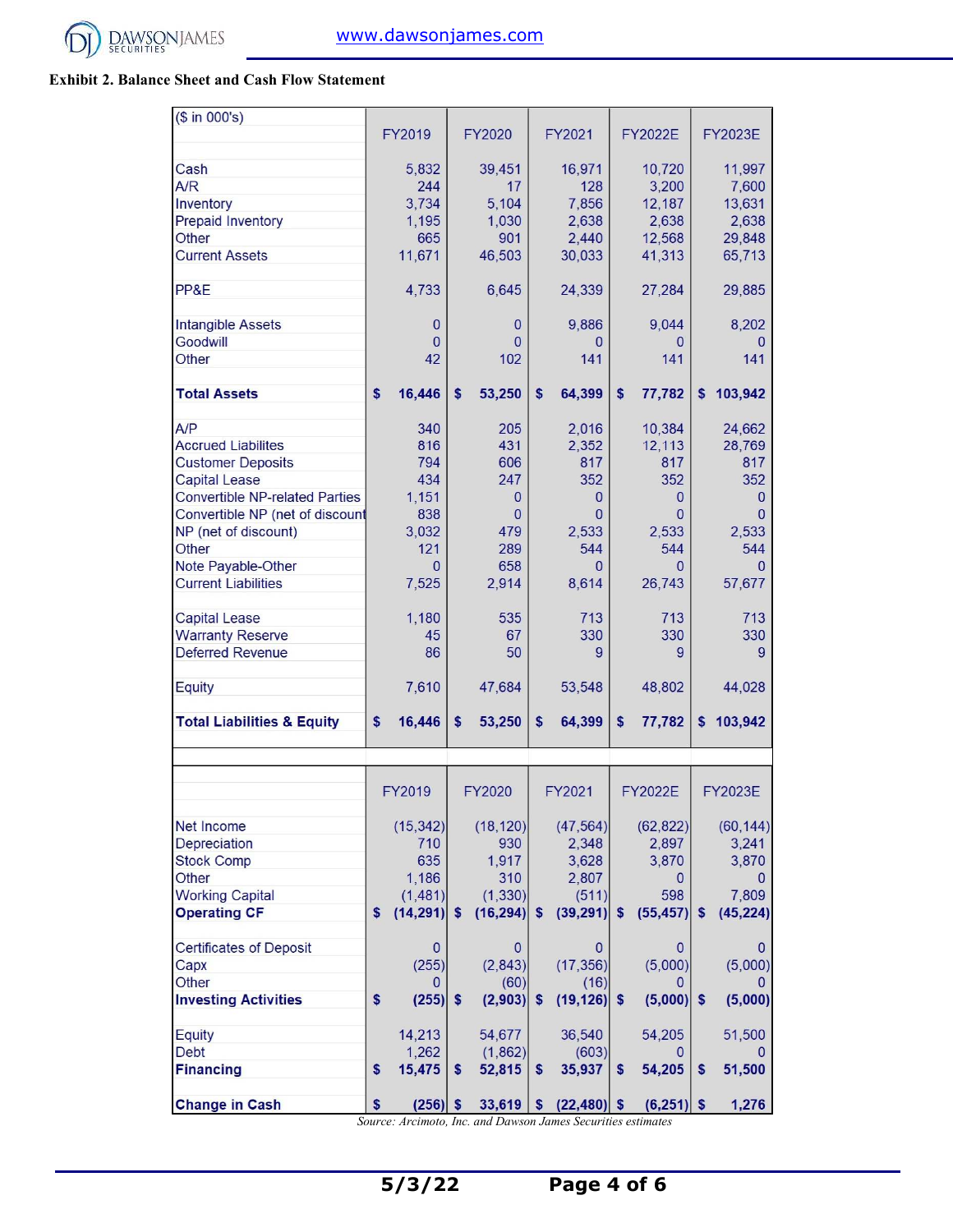

#### **Important Disclosures:**

#### **Price Chart:**



#### Price target and ratings changes over the past three years:

Initiated – Neutral – March 15, 2022 – Price Target NA Update – Neutral – April 4, 2022 – Price Target NA Update – Neutral – April 27, 2022 – Price Target NA Update – Neutral – May 3, 2022 – Price Target NA

Dawson James Securities, Inc. (the "Firm") is a member of the Financial Industry Regulatory Authority ("FINRA") and the Securities Investor Protection Corporation ("SIPC").

The Firm does not make a market in the securities of the subject company(s). The Firm has not engaged in investment banking relationships with the subject company in the prior twelve months, as a manager or co-manager of a public offering and has not received compensation resulting from those relationships. The Firm may seek compensation for investment banking services in the future from the subject company(s). The Firm has received other compensation from the subject company(s) in the last 12 months for services unrelated to managing or co-managing of a public offering.

Neither the research analyst(s) whose name appears on this report nor any member of his (their) household is an officer, director, or advisory board member of these companies. The Firm and/or its directors and employees may own securities of the company(s) in this report and may increase or decrease holdings in the future. As of April 7, 2022, the Firm as a whole did not beneficially own 1% or more of any class of common equity securities of the subject company(s) of this report. The Firm, its officers, directors, analysts, or employees may affect transactions in and have long or short positions in the securities (or options or warrants related to those securities) of the company(s) subject to this report. The Firm may affect transactions as principal or agent in those securities.

Analysts receive no direct compensation in connection with the Firm's investment banking business. All Firm employees, including the analyst(s) responsible for preparing this report, may be eligible to receive non-product or service-specific monetary bonus compensation that is based upon various factors, including total revenues of the Firm and its affiliates as well as a portion of the proceeds from a broad pool of investment vehicles consisting of components of the compensation generated by investment banking activities, including but not limited to shares of stock and/or warrants, which may or may not include the securities referenced in this report.

Although the statements in this report have been obtained from and are based upon recognized statistical services, issuer reports or communications, or other sources that the Firm believes to be reliable, we cannot guarantee their accuracy. All opinions and estimates included in this report constitute the analyst's judgment as of the date of this report and are subject to change without notice.

**Information about valuation methods and risks can be found in the "Valuation" and "Risk Analysis" sections of this report.**